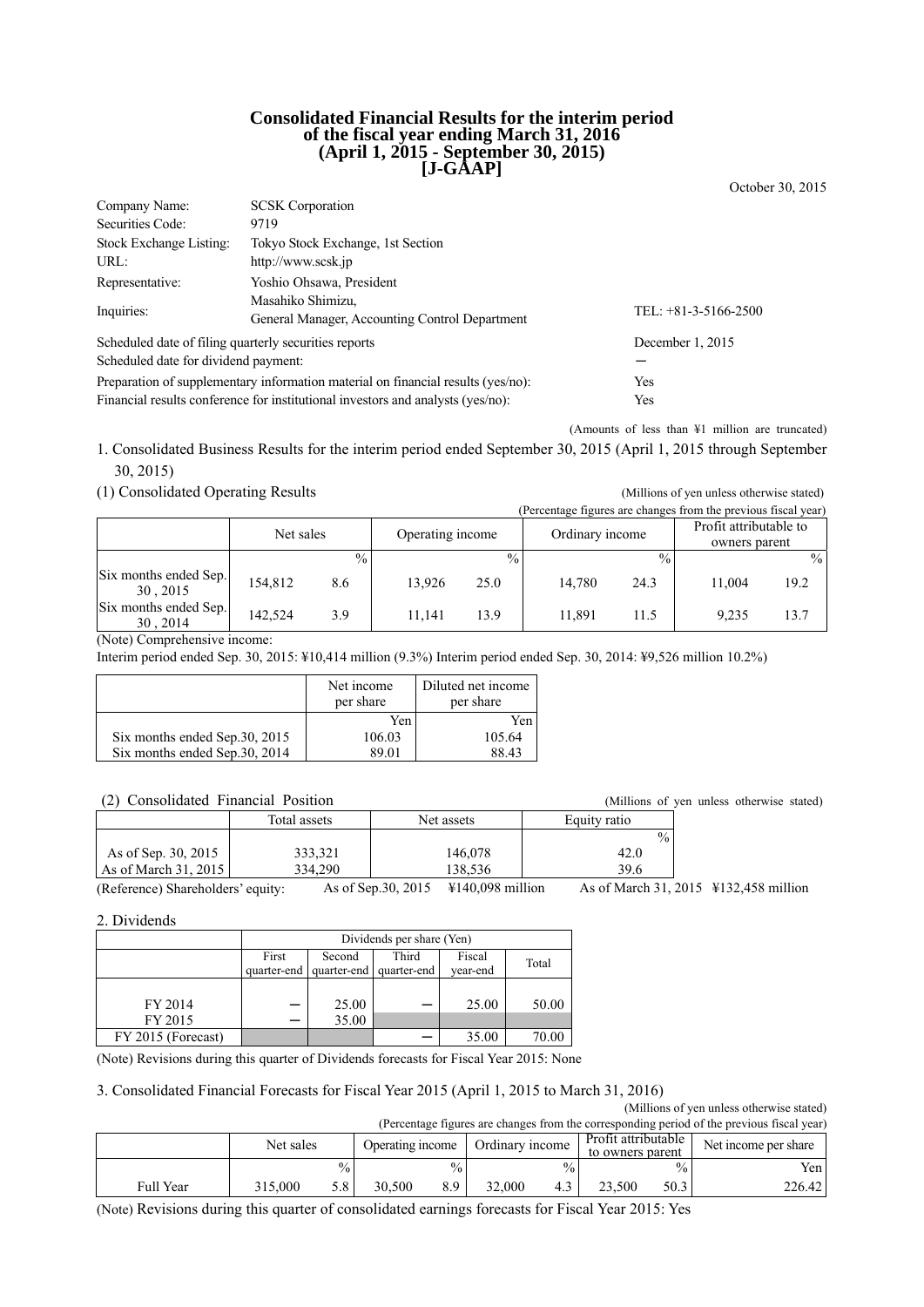### \*Notes

(1) Changes in significant subsidiaries during the period : Yes

(Changes in specified subsidiaries accompanying changes in scope of consolidation) Inclusion : none (company name) exclusion: 1 (company name) : CSK Group Investment Fund For details, please refer to "Qualitative information of Consolidated Financial Forecast for the fiscal year ending March 31, 2016" on page 4, " 2. Summary information (notes), (1). Transfer of important subsidiaries in the three months under review."

- (2) Adoption of specific accounting procedures in preparing quarterly consolidated financial statements: None
- (3) Changes in accounting policies, changes in accounting estimates and restatement of prior period financial statements after error corrections
	- 1) Changes in accounting policies, changes in accounting standards and other regulations: Yes
	- 2) Changes in accounting policies due to other reasons: None
	- 3) Changes in accounting estimates: None
	- 4) Restatement of prior period financial statements after error corrections: None
- (4) Number of shares issued (Common stock)
	- 1) The number of shares issued as of the period-end (including treasury shares)

|    | As of Sep. 30, 2015                                | 107,986,403 shares |
|----|----------------------------------------------------|--------------------|
|    | As of March 31, 2015                               | 107,986,403 shares |
| 2) | The number of treasury shares as of the period-end |                    |
|    | As of Sep. 30, 2015                                | 4,196,846 shares   |
|    | As of March 31, 2015                               | 4,208,816 shares   |
| 3) | The average number of shares during the period     |                    |
|    | As of Sep. 30, 2015                                | 103,787,371 shares |
|    | As of Sep. 30, 2014                                | 103,760,352 shares |
|    |                                                    |                    |

\*Notification regarding the auditing process

 This financial report is not within the scope of the auditing process as prescribed by the Financial Instruments and Exchange Act. Therefore, and as of the time of disclosure, the auditing process of this financial report has not been completed.

\* Cautionary statement concerning appropriate use of financial forecasts and other explanatory notes

- The financial forecasts contained in this document are based on the information currently available and certain assumptions deemed reasonable. Actual results may vary from these forecasts for various reasons. With regard to the assumptions on which financial forecasts are based and other explanatory notes in connection with the use of financial forecasts, please refer to "Qualitative information of Consolidated Financial Forecast for the fiscal year ending March 31, 2016" on page 3.
- SCSK will hold a results briefing for institutional investors and analysts on October 30, 2015. Materials used in the briefing, a transcript of the main questions and answers, and other related information will be published on SCSK's website promptly thereafter.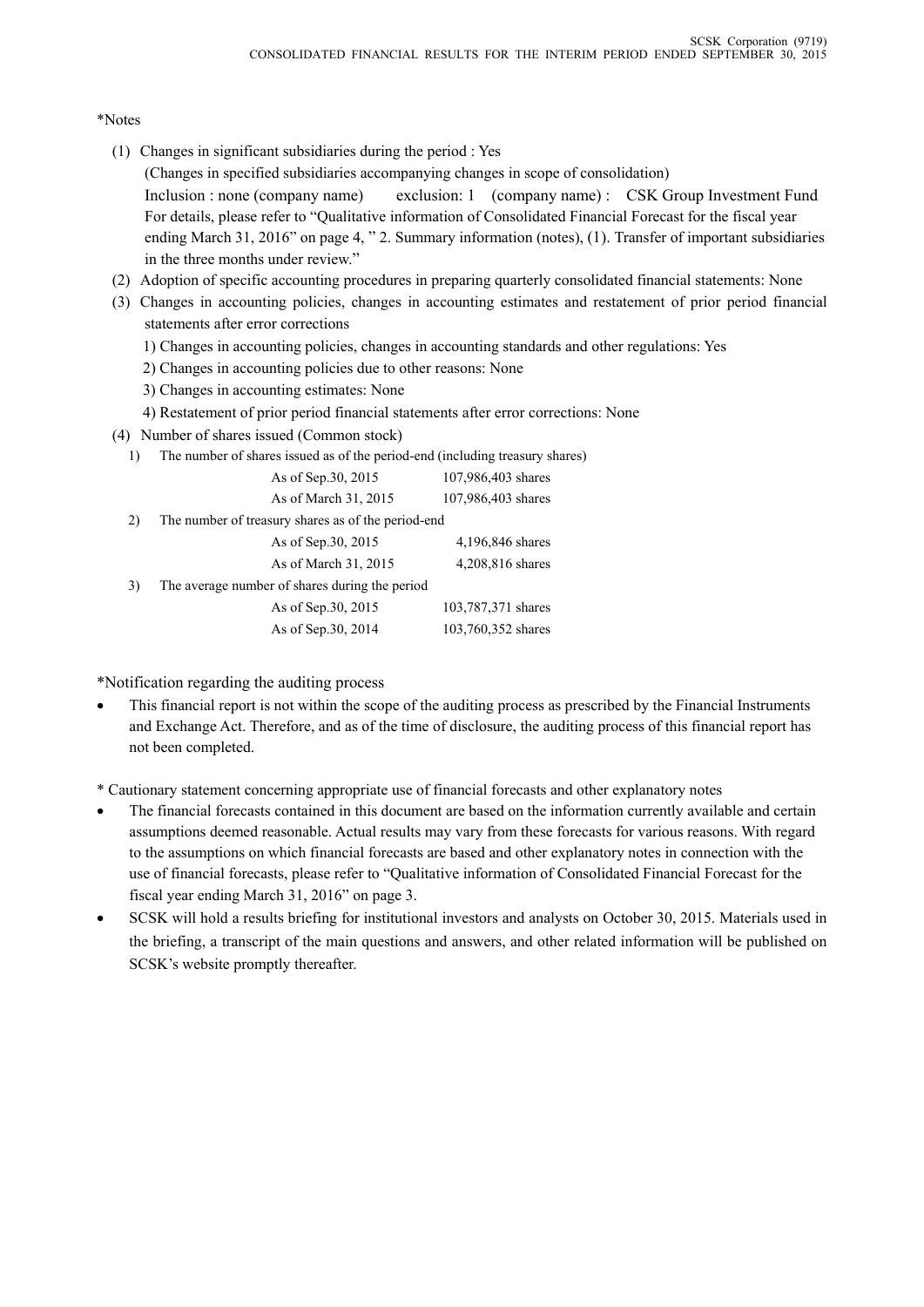# Contents

|     | 1. Qualitative information regarding Operating Results for the interim period ended September 30, 2015 ··············· 2                                                                                                                                                                                                       |  |
|-----|--------------------------------------------------------------------------------------------------------------------------------------------------------------------------------------------------------------------------------------------------------------------------------------------------------------------------------|--|
| (1) |                                                                                                                                                                                                                                                                                                                                |  |
| (2) |                                                                                                                                                                                                                                                                                                                                |  |
| (3) | Qualitative information of Consolidated Financial Forecast for the fiscal year ending March 31, 2016 ············· 3                                                                                                                                                                                                           |  |
|     |                                                                                                                                                                                                                                                                                                                                |  |
| (1) | Transfer of important subsidiaries in the three months under review material contact and a 4                                                                                                                                                                                                                                   |  |
| (2) | Adoption of specific accounting procedures in preparing quarterly consolidated financial statements  4                                                                                                                                                                                                                         |  |
| (3) | Changes in accounting policies, changes in accounting estimate and restatement of prior period financial                                                                                                                                                                                                                       |  |
|     |                                                                                                                                                                                                                                                                                                                                |  |
|     | 3. Consolidated Quarterly Financial Statements manufactured control of the Statements of Statements and Statements of Statements and Statements of Statements and Statements of Statements and Statements and Statements and S                                                                                                 |  |
| (1) |                                                                                                                                                                                                                                                                                                                                |  |
| (2) |                                                                                                                                                                                                                                                                                                                                |  |
|     |                                                                                                                                                                                                                                                                                                                                |  |
|     |                                                                                                                                                                                                                                                                                                                                |  |
| (3) | Consolidated Quarterly Statements of Cash Flows manufactured consolidated Quarterly Statements of Cash Flows manufactured and the statements of Cash Flows manufactured and statements of Cash Flows manufactured and statemen                                                                                                 |  |
| (4) | Notes regarding Consolidated Financial Results for the interim period ended September 30, 2015 ··················11                                                                                                                                                                                                            |  |
|     | (Notes regarding the Premise of a Going Concern) manufactured and the Premise of a Going Concern) manufactured and the Premise of a Going Concern                                                                                                                                                                              |  |
|     |                                                                                                                                                                                                                                                                                                                                |  |
|     | (Segment information) $\cdots$ $\cdots$ $\cdots$ $\cdots$ $\cdots$ $\cdots$ $\cdots$ $\cdots$ $\cdots$ $\cdots$ $\cdots$ $\cdots$ $\cdots$ $\cdots$ $\cdots$ $\cdots$ $\cdots$ $\cdots$ $\cdots$ $\cdots$ $\cdots$ $\cdots$ $\cdots$ $\cdots$ $\cdots$ $\cdots$ $\cdots$ $\cdots$ $\cdots$ $\cdots$ $\cdots$ $\cdots$ $\cdots$ |  |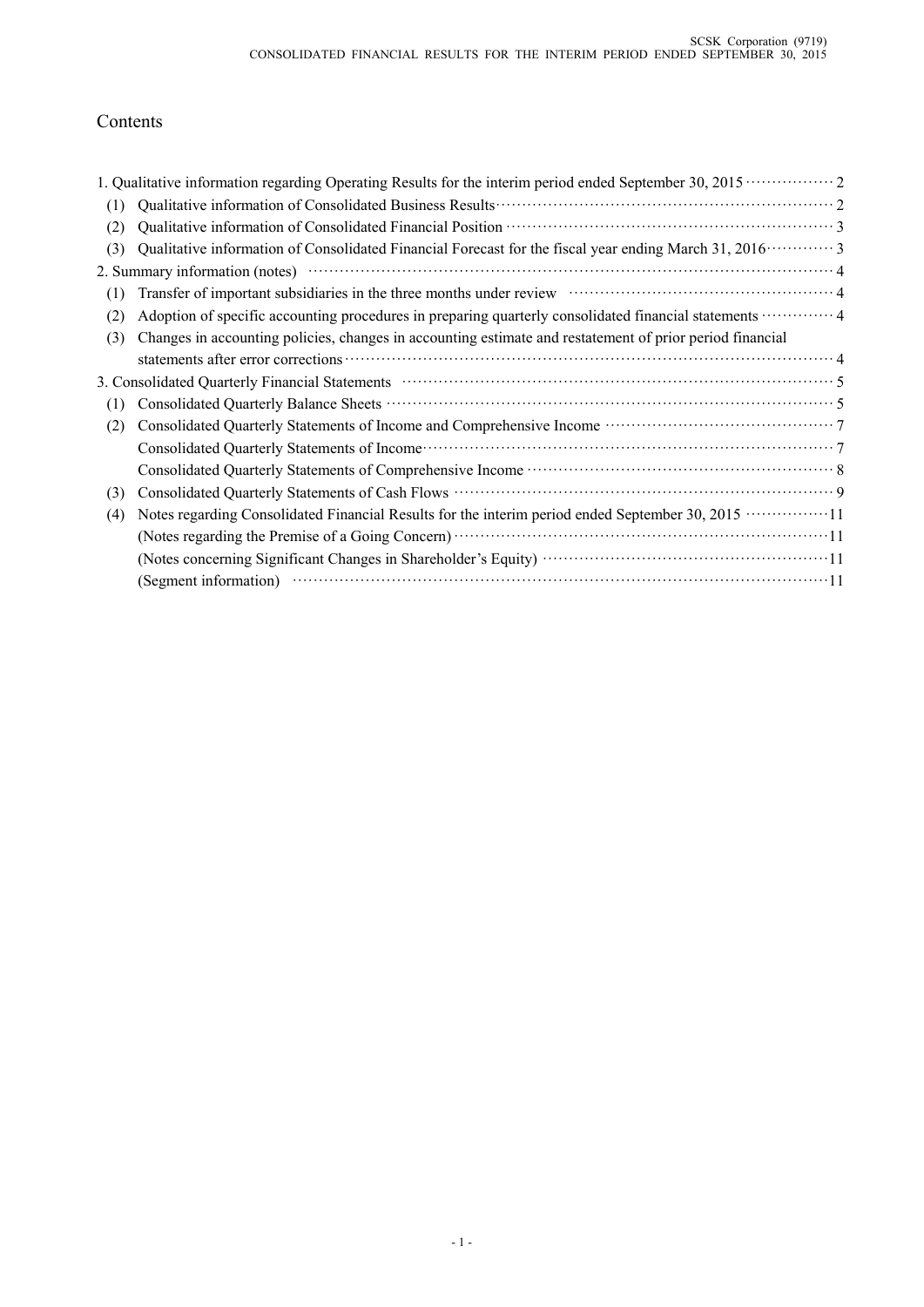1. Qualitative information regarding Operating Results for the six months ended September 30, 2014

(1) Qualitative information of Consolidated Business Results

In the interim period under review, the Japanese economy continued a mild recovery despite weakening trends in exports and production, as strong corporate earnings drove an upturn in capital expenditures, and personal consumption showed a solid trend.

The outlook for the Japanese economy is for a mild recovery to continue as the sustained effects of the weak yen and the low price of oil drive strong corporate earnings and steady improvement in the employment and wages environment, despite a growing sense of uncertainty on concerns over the effects of a slow-down in economic growth in China and developing economies and moves to normalize interest rates in the US.

In this environment, in the IT services market, IT investment demand grew among corporate customers, particularly at large companies.

In the financial industry, systems demand increased substantially, supported by factors including strong appetite for investment in development of operation systems by major financial institutions in the banking, securities and insurance industries aiming to increase their competitive strength, as well as demand for systems modification in response to various regulatory reforms.

In the manufacturing and distribution industries, a strong deal flow is anticipated based on the actualization of strategic IT investment demand in response to global business expansion and in connection with omni-channel and big data.

IT demand is expected to get into full swing, supported by continuous demand for IT products by companies in the telecommunications industry, as well as demand for every kind of cloud-type IT service, such as IaaS and PaaS across multiple industries, those who try to move to further strengthen business and increase operational efficiency.

In the Company's operating results for the interim period under review, consolidated net sales increased 8.6% compared to the same period of the previous fiscal year to ¥154,812 million. This reflects higher sales in the Company's Systems Development, System Maintenance and Operation/ Services, and Packaged Software/ Hardware Sales businesses, driven by greater IT investment demand among financial industry customers, especially in banking and securities, as well as some communications industry customers. Operating income increased 25.0% to ¥13,926 million, reflecting an increase in profitability from increased sales as well as higher business efficiency from business quality improvement measures and a decrease in unprofitable projects. Ordinary income increased 24.3% to ¥14,780 million and profit attributable to owners of parent increased 19.2% to ¥11,004 million, reflecting the increase in operating income and other factors.

SCSK Group has created three core strategies for achieving the goals of its five-year Medium-term Management Plan, which started this year: shift to a service-oriented business, promote strategic businesses that are responsive toward the changing times, and pursue the second stage of global business expansion. While implementing these core strategies, the Company will aim to realize high profit growth over the medium-term by executing initiatives to strengthen our management base, beginning with enhancing operational quality and improving business profitability. This is the first year of this plan, and we believe that by capturing the current firm demand for IT investment while incorporating various investments in strategic businesses to set the stage for future growth, it will lead to improved business results.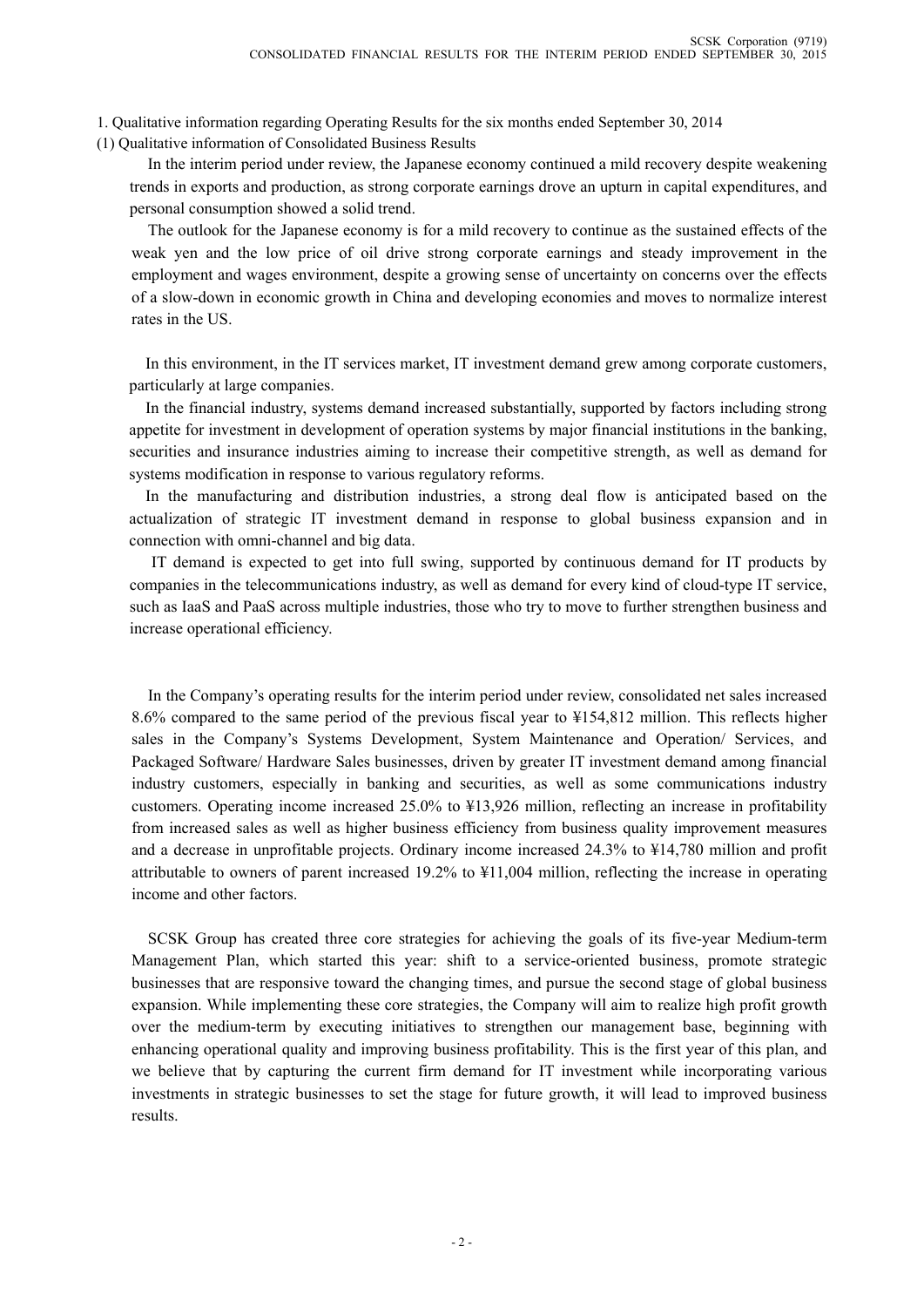### **(2) Qualitative information of Consolidated Financial Position**

Cash and cash equivalents ("cash") as of September 30, 2015 increased ¥3,994 million compared to September 30, 2014 to ¥89,707 million. The increase or decrease in each cash flow type and the main factors for such changes are as follows.

### Cash flow from operating activities

Net cash provided by operating activities was ¥12,482 million.

The main cash inflow factors were net income before income taxes and minority interests of ¥14,362 million, depreciation of ¥3,840 million and a ¥9,482 million increase in capital stemming from a decrease in accounts receivable. The main cash outflow factors were a decrease in accounts payable of ¥1,283 million, an increase in inventories of ¥2,185 million, and increase in deposits of ¥9,725 million.

Cash flow from investing activities

Net cash used in investing activities was ¥5,195 million.

The main cash outflow factors were payments for the acquisition of tangible fixed assets of ¥4,828 million and acquisition of intangible fixed assets of ¥1,866 million.

Cash flow from financing activities

Net cash used in financing activities was ¥3,251 million.

The main cash outflow factors was year-end dividend payments of ¥2,600 million (¥25 per share).

### **(3) Qualitative information of consolidated financial forecasts for the fiscal year ending March 31, 2016**

Based on the 2<sup>nd</sup> quarter results and recent order trends, net sales for the fiscal year ending March 31, 2016, are expected to exceed initial forecasts, mainly on sales to financial industry customers in the systems development business. Income is also expected to exceed initial forecasts for each type of income under operating income in the same period, operating income, ordinary income and profit attributable to owners of parent, on increased profit from increased sales and expected increases in productivity and profitability due to the execution of initiatives towards heightening operational quality as mentioned in the Company's business strategy for this year. In consideration of the above, consolidated financial forecasts for the fiscal year ending March 31, 2016, announced on April, 28, 2015, have been revised as shown below.

(Consolidated financial forecasts for the fiscal year ending March 31, 2016)

(Millions of yen unless otherwise stated)

|                                                                                                                                   | Net sales | Operating<br>income | Ordinary<br>income | Profit attributable<br>to owners of<br>parent | Net income per<br>share (Yen) |
|-----------------------------------------------------------------------------------------------------------------------------------|-----------|---------------------|--------------------|-----------------------------------------------|-------------------------------|
| Previous forecast (A)                                                                                                             | 310,000   | 29,000              | 30,000             | 22,000                                        | 211.99                        |
| Revised forecast (B)                                                                                                              | 315,000   | 30,500              | 32,000             | 23,500                                        | 226.42                        |
| Change $(B-A)$                                                                                                                    | 5,000     | 1,500               | 2,000              | 1,500                                         |                               |
| Percent change $(\% )$                                                                                                            | 1.6       | 5.2                 | 6.7                | 6.8                                           |                               |
| (Reference)<br>Figures of the same<br>period of the<br>preceding year<br>first half of the fiscal year<br>ending March $31, 2015$ | 297,633   | 28,003              | 30,667             | 15,638                                        | 150.71                        |

\*Financial forecasts are created based on information available as of the day these statements were issued. For various reasons, actual results may differ from forecasts.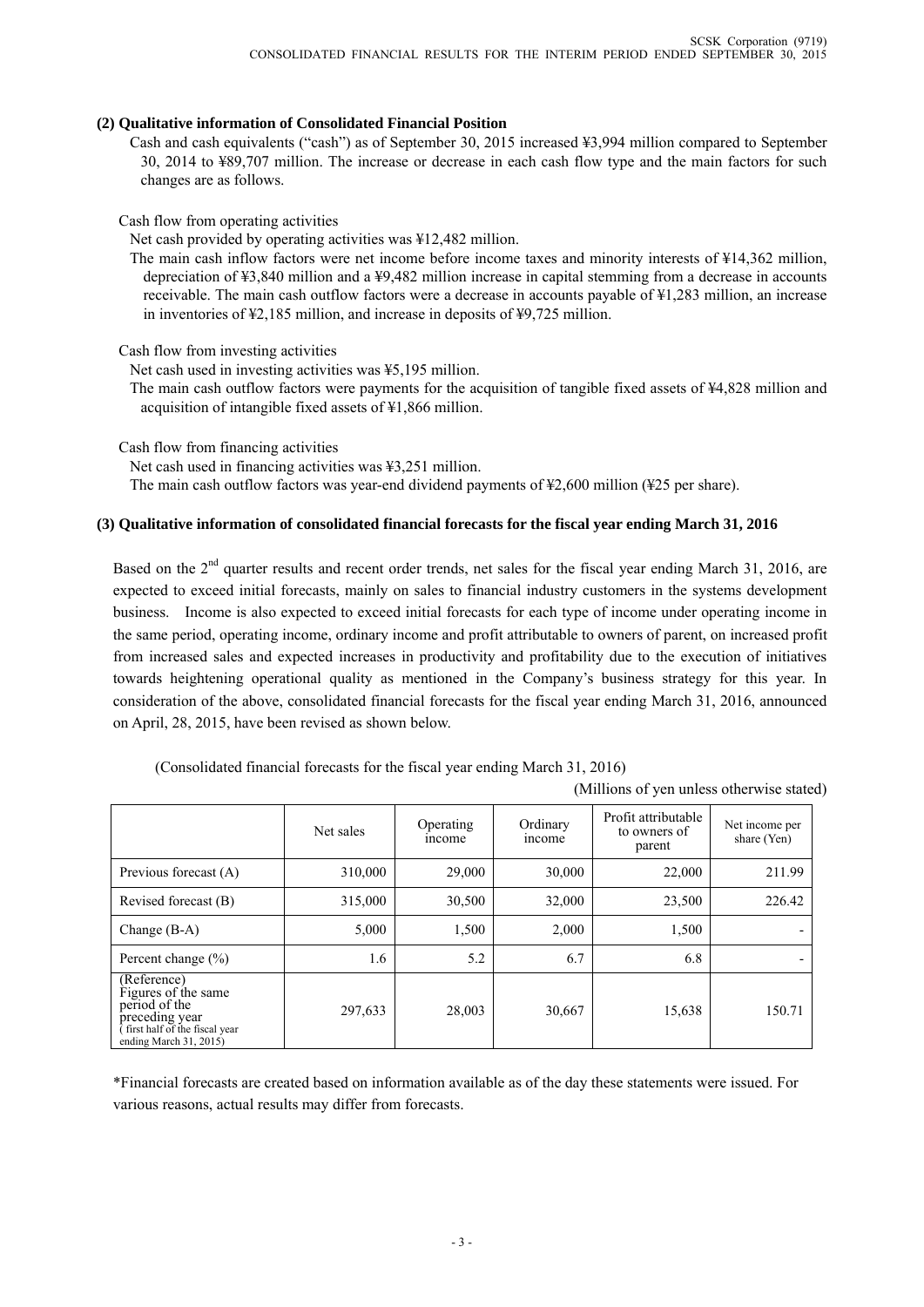### **2. Summary information (notes)**

### **(1) Transfer of important subsidiaries in the period under review**

Due to its dissolution on June 30, 2015, consolidated subsidiary CSK Group Investment Fund was removed from the scope of consolidation due to its decreased significance.

### **(2)Adoption of specific accounting procedures in preparing quarterly consolidated financial statements** No applicable items

## **(3)Changes in accounting policies, changes in accounting estimates and restatement of prior period financial statements after error corrections**

### (Changes in accounting policy)

The Accounting Standard for Business Combinations (Accounting Standards Board of Japan (ASBJ) Statement No.21) of September 13, 2013, the Accounting Standard for Consolidated Financial Statements (ASBJ Statement No.22) of September 13, 2013, and the Accounting Standard for Business Divestitures (ASBJ Statement No.7) of September 13, 2013, have been applied from the first quarter period under review. Differences arising from changes in holdings of subsidiaries in cases where the parent company continues to have control are now recorded in capital surplus, and acquisition expenses for business combinations are now treated as expenses in the consolidated financial statements for the year in which they arise. For business combinations which occur after the beginning of the first quarter period under review, any changes to the allocation of the acquisition price arising from settlement of the provisional accounting treatment shall be reflected in the quarterly consolidated financial statements for the quarter in which the business combination occurred. Additionally, a change in presentation has been made to Net income, and the previous accounting standard category of Minority interests has changed to Non-controlling interests. To reflect these changes in presentation, the consolidated financial statements for the first quarter of the previous consolidated fiscal year, and the previous consolidated fiscal year, have been restated.

The Company has adopted these accounting standards from the beginning of the first quarter period under review, in accordance with transitional treatment based on Article 58-2 (4) of the Accounting Standard for Business Combinations, Article 44-5 (4) of the Accounting standard for Consolidated Financial Statements, and Article 57-4 (4) of the Accounting Standard for Business Divestitures.

The impact on the first quarter period under review is minimal.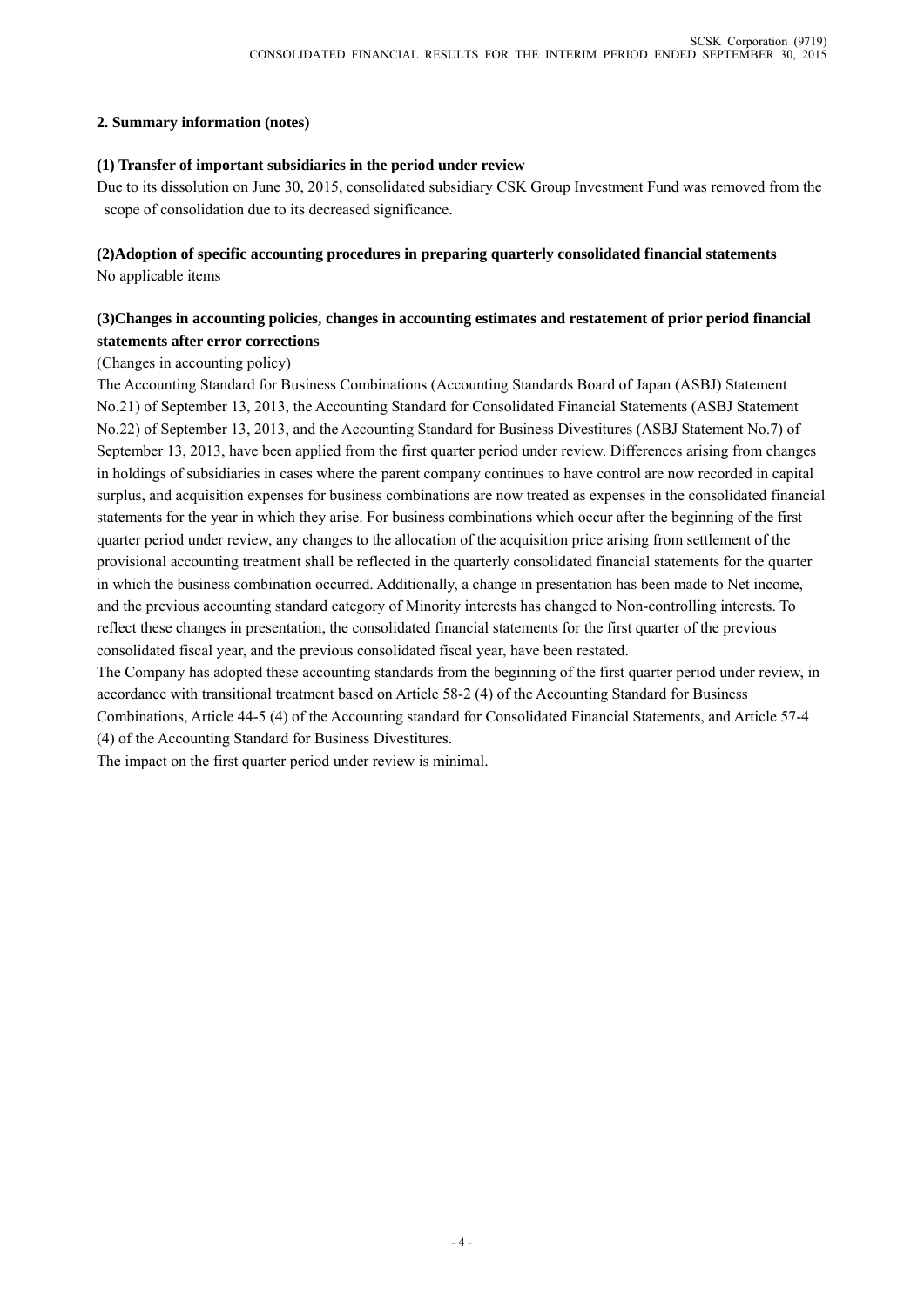### **3. Consolidated Quarterly Financial Statements**

### **(1) Consolidated Quarterly Balance Sheets**

|                                     |                     | (Unit: Millions of Yen) |
|-------------------------------------|---------------------|-------------------------|
|                                     | As of Mar. 31, 2015 | As of Sep. 30, 2015     |
| <b>ASSETS</b>                       |                     |                         |
| Current assets                      |                     |                         |
| Cash and deposits                   | 25,908              | 18,584                  |
| Notes and accounts receivable-trade | 63,687              | 54,151                  |
| Securities                          | 900                 | 1,100                   |
| Operational investment securities   | 18,957              | 12,183                  |
| Merchandise and finished goods      | 4,528               | 6,360                   |
| Work in process                     | 522                 | 859                     |
| Raw materials and supplies          | 25                  | 45                      |
| Deposits paid                       | 61,798              | 72,531                  |
| <b>Guarantee Deposits</b>           | 24,788              | 34,513                  |
| Other                               | 22,360              | 21,353                  |
| Allowance for doubtful accounts     | $-32$               | $-39$                   |
| Total current assets                | 223,444             | 221,645                 |
| Non-current assets                  |                     |                         |
| Property, plant and equipment       |                     |                         |
| Buildings and structures, net       | 23,720              | 33,175                  |
| Land                                | 20,681              | 20,681                  |
| Others, net                         | 19,773              | 12,022                  |
| Total property, plant and equipment | 64,175              | 65,879                  |
| Intangible assets                   |                     |                         |
| Goodwill                            | 169                 | 128                     |
| Other                               | 7,793               | 8,496                   |
| Total intangible assets             | 7,963               | 8,625                   |
| Investments and other assets        |                     |                         |
| Investment securities               | 9,675               | 8,803                   |
| Others                              | 29,299              | 28,671                  |
| Allowance for doubtful accounts     | $-268$              | $-302$                  |
| Total investments and other assets  | 38,706              | 37,171                  |
| Total non-current assets            | 110,845             | 111,676                 |
| <b>Total assets</b>                 | 334,290             | 333,321                 |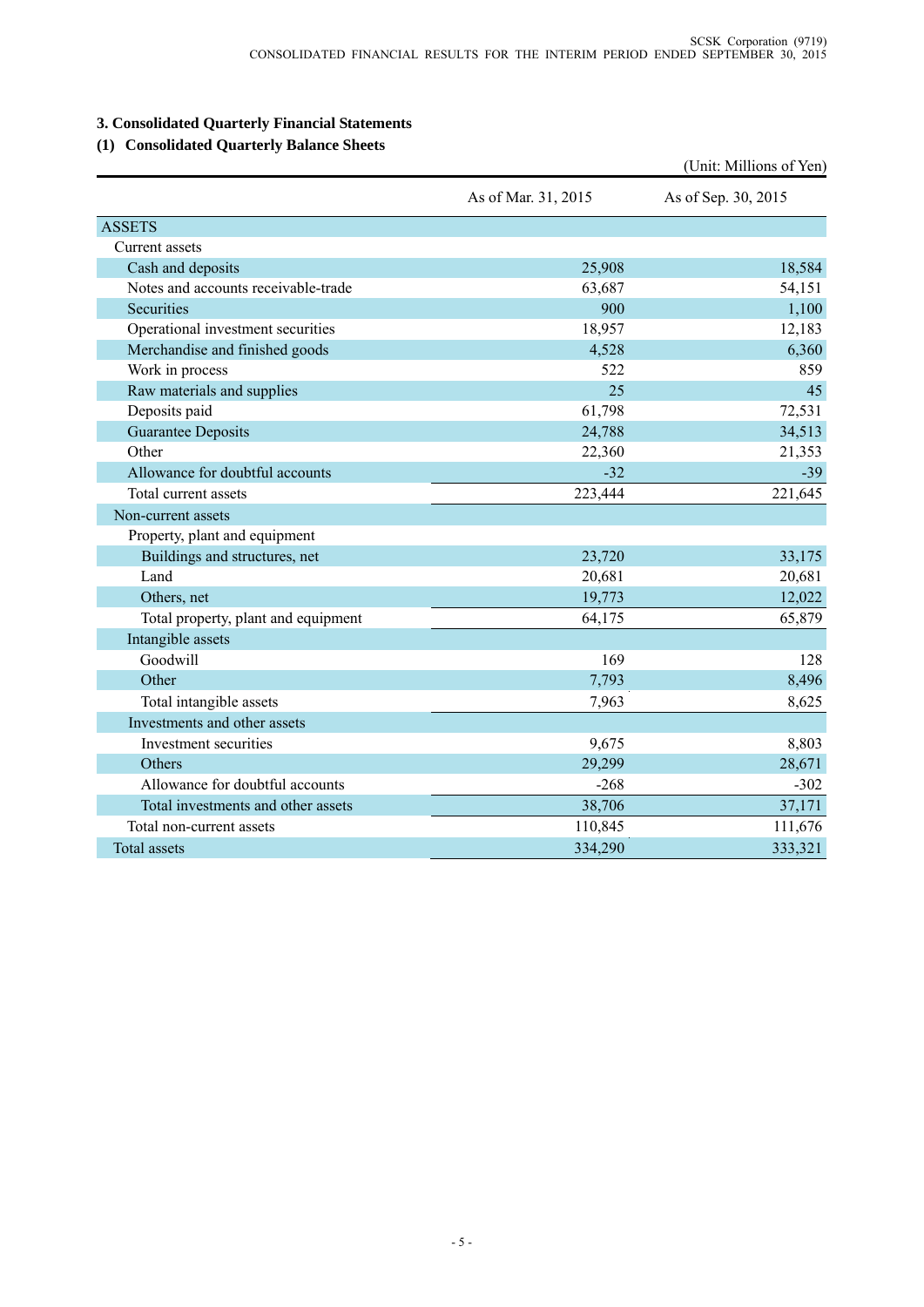|                                                       |                     | (Unit: Millions of Yen) |
|-------------------------------------------------------|---------------------|-------------------------|
|                                                       | As of Mar. 31, 2015 | As of Sep. 30, 2015     |
| <b>LIABILITIES</b>                                    |                     |                         |
| <b>Current liabilities</b>                            |                     |                         |
| Notes and accounts payable-trade                      | 17,769              | 16,475                  |
| Short-term loans payable                              | 10,000              | 10,000                  |
| Current portion of debt                               | 5,000               | 5,000                   |
| Current portion of long-term loans payable            | 10,000              | 5,000                   |
| Income taxes payable                                  | 2,212               | 2,242                   |
| Provision for bonuses                                 | 6,585               | 5,586                   |
| Provision for directors' bonuses                      | 133                 | 48                      |
| Provision for loss on construction contracts          | 27                  | 105                     |
| Deposits received of prepaid cards                    | 77,204              | 78,408                  |
| Other                                                 | 31,866              | 25,049                  |
| Total current liabilities                             | 160,799             | 147,916                 |
| Non-current liabilities                               |                     |                         |
| Bonds payable                                         | 15,000              | 25,000                  |
| Long-term loans payable                               | 15,000              | 10,000                  |
| Provision for directors' retirement benefits          | 24                  | 24                      |
| Net defined benefit liability                         | 209                 | 242                     |
| Asset retirement obligations                          | 1,538               | 1,945                   |
| Other                                                 | 3,181               | 2,115                   |
| Total non-current liabilities                         | 34,954              | 39,326                  |
| <b>Total liabilities</b>                              | 195,753             | 187,242                 |
| <b>NET ASSETS</b>                                     |                     |                         |
| Shareholders' equity                                  |                     |                         |
| Capital stock                                         | 21,152              | 21,152                  |
| Capital surplus                                       | 3,054               | 3,055                   |
| Retained earnings                                     | 111,171             | 119,575                 |
| Treasury shares                                       | $-8,471$            | $-8,452$                |
| Total shareholders' equity                            | 126,907             | 135,330                 |
| Accumulated other comprehensive income                |                     |                         |
| Valuation difference on available-for-sale securities | 2,520               | 1,976                   |
| Deferred gains or losses on hedges                    | $-16$               | $-13$                   |
| Foreign currency translation adjustment               | 361                 | 401                     |
| Remeasurements of defined benefit plans               | 2,684               | 2,404                   |
| Total accumulated other comprehensive income          | 5,550               | 4,768                   |
| Subscription rights to shares                         | 106                 | 103                     |
| Minority interests                                    | 5,971               | 5,876                   |
| Total net assets                                      | 138,536             | 146,078                 |
| Total liabilities and net assets                      | 334,290             | 333,321                 |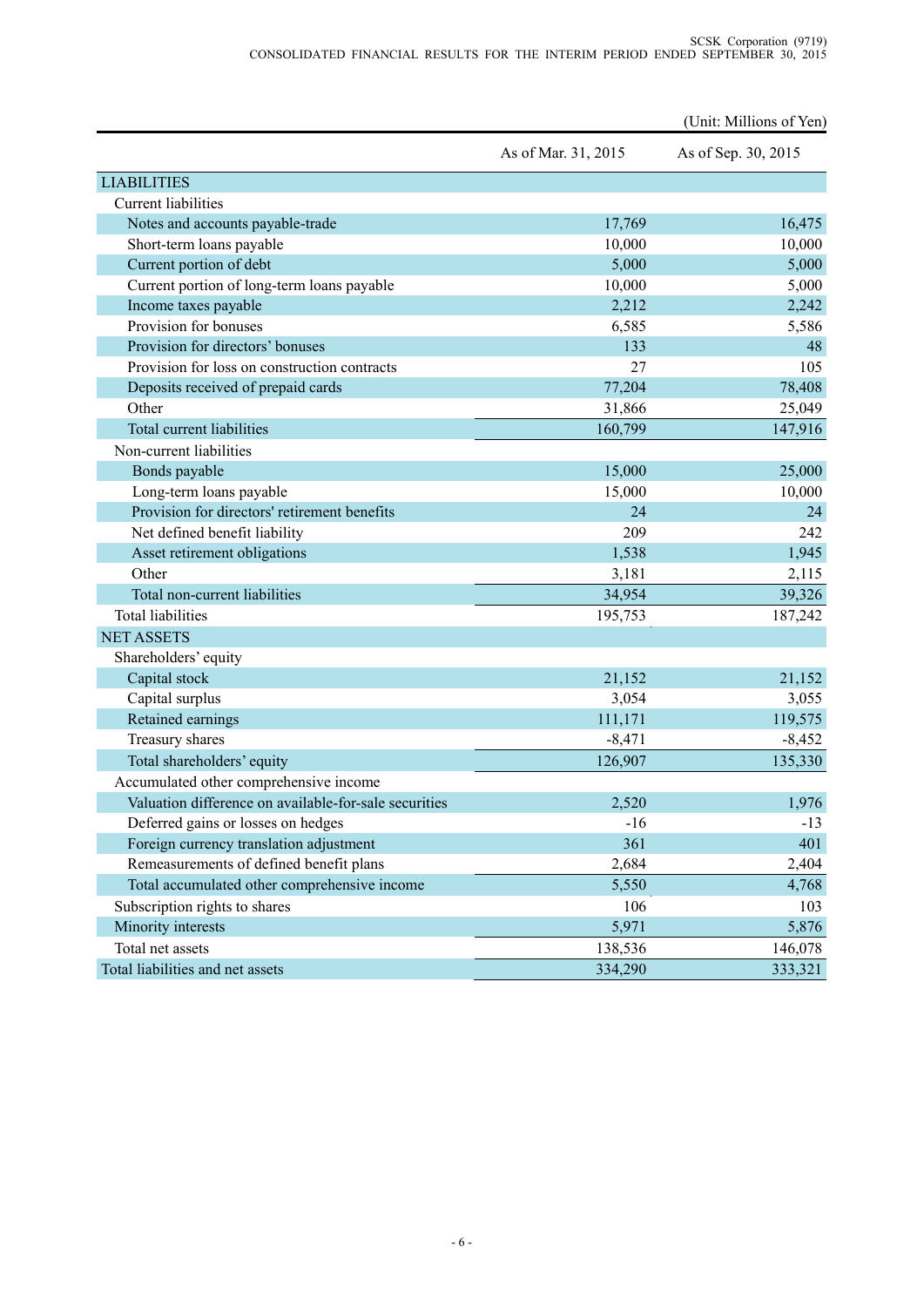| (2) Consolidated Quarterly Statements of Income and Comprehensive Income |  |
|--------------------------------------------------------------------------|--|
| <b>Consolidated Quarterly Statements of Income</b>                       |  |

|                                                                      |                                       | (Unit: Millions of Yen)               |
|----------------------------------------------------------------------|---------------------------------------|---------------------------------------|
|                                                                      | From Apr. 1, 2014<br>to Sep. 30, 2014 | From Apr. 1, 2015<br>to Sep. 30, 2015 |
| Net sales                                                            | 142,524                               | 154,812                               |
| Cost of sales                                                        | 109,080                               | 118,039                               |
| Gross profit                                                         | 33,443                                | 36,773                                |
| Selling, general and administrative expenses                         | 22,301                                | 22,846                                |
| Operating income                                                     | 11,141                                | 13,926                                |
| Non-operating income                                                 |                                       |                                       |
| Interest income                                                      | 54                                    | 44                                    |
| Dividends income                                                     | 32                                    | 37                                    |
| Share of profit of entities accounted for using equity<br>method     | 176                                   | 159                                   |
| Gain on sales of investment securities                               | $\theta$                              | 89                                    |
| Hoard profit of prepaid card                                         | 628                                   | 660                                   |
| Other                                                                | 164                                   | 96                                    |
| Total non-operating income                                           | 1,057                                 | 1,088                                 |
| Non-operating expenses                                               |                                       |                                       |
| Interest expenses                                                    | 116                                   | 99                                    |
| Retirement benefit expenses                                          | 130                                   |                                       |
| Bond issuance cost                                                   |                                       | 48                                    |
| Other                                                                | 60                                    | 86                                    |
| Total non-operating expenses                                         | 307                                   | 234                                   |
| Ordinary income                                                      | 11,891                                | 14,780                                |
| Extraordinary income                                                 |                                       |                                       |
| Gain on sales of non-current assets                                  | 2                                     | $\overline{0}$                        |
| Gain on reversal of subscription rights to shares                    | 3                                     |                                       |
| Total extraordinary income                                           | 5                                     | $\theta$                              |
| <b>Extraordinary</b> loss                                            |                                       |                                       |
| Loss on retirement of non-current assets                             | 163                                   | 26                                    |
| Loss on sales of non-current assets                                  | $\theta$                              | 14                                    |
| Loss on valuation of membership                                      |                                       | 2                                     |
| Office transfer related expenses                                     |                                       | 374                                   |
| Burden of loss on outside the contract                               | 409                                   |                                       |
| Compensation expenses                                                | 111                                   |                                       |
| Total extraordinary loss                                             | 685                                   | 418                                   |
| Income before income taxes and minority interests                    | 11,211                                | 14,362                                |
| Income taxes — current                                               | 1,136                                 | 1,644                                 |
| Income taxes — deferred                                              | 657                                   | 1,480                                 |
| Total income taxes                                                   | 1,794                                 | 3,124                                 |
| Income before minority interests                                     | 9,417                                 | 11,237                                |
| Profit attributable to owners of parent non-controlling<br>interests | 181                                   | 233                                   |
| Profit attributable to owners of parent                              | 9,235                                 | 11,004                                |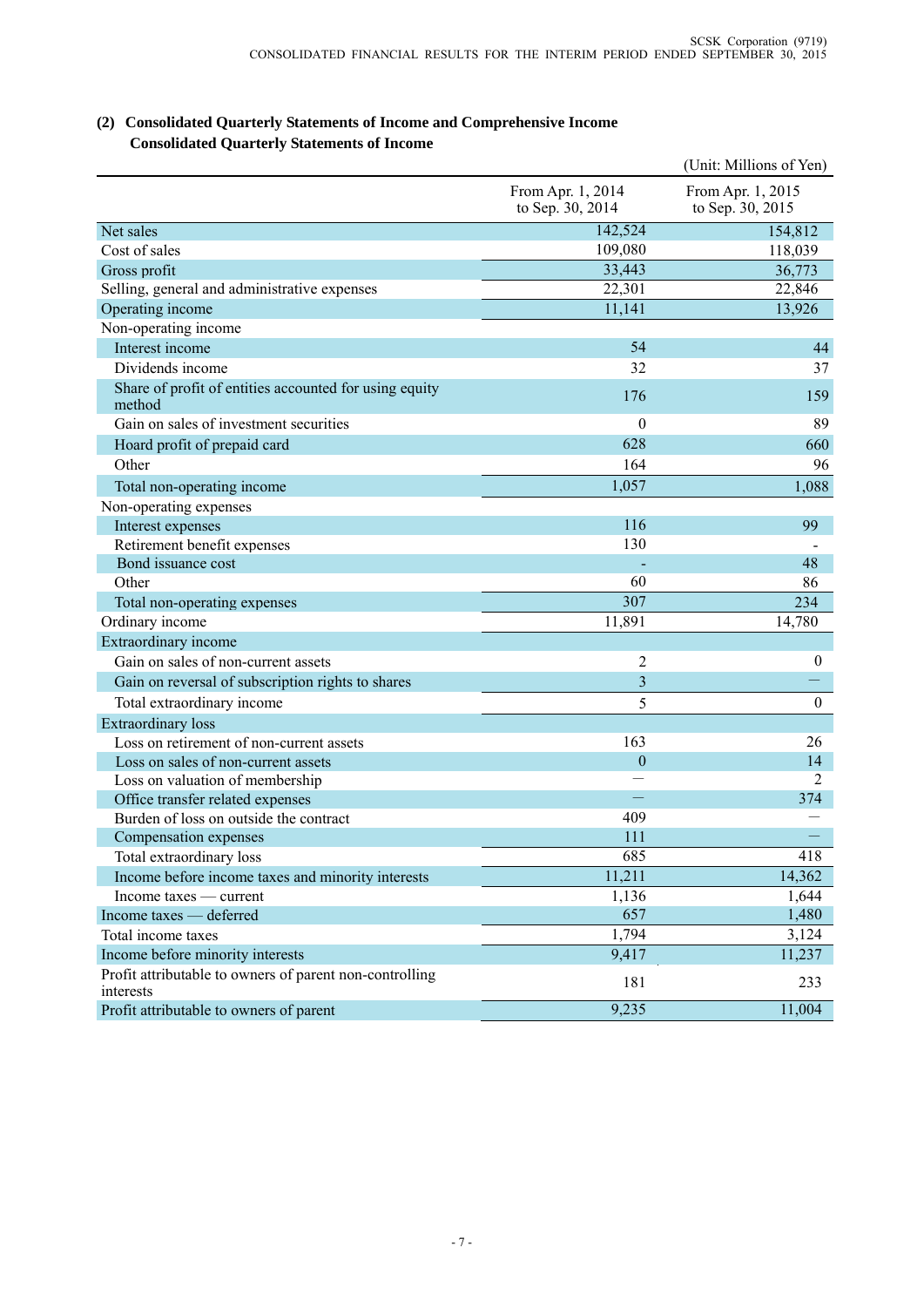## **Consolidated Quarterly Statements of Comprehensive Income**

|                                                                                      |                                       | (Unit: Millions of Yen)               |
|--------------------------------------------------------------------------------------|---------------------------------------|---------------------------------------|
|                                                                                      | From Apr. 1, 2014<br>to Sep. 30, 2014 | From Apr. 1, 2015<br>to Sep. 30, 2015 |
| Income before minority interests                                                     | 9,417                                 | 11,237                                |
| Other comprehensive income                                                           |                                       |                                       |
| Valuation difference on available-for-sale securities                                | 137                                   | $-519$                                |
| Deferred gains or losses on hedges                                                   | 58                                    |                                       |
| Foreign currency translation adjustment                                              | 34                                    | 44                                    |
| Remeasurements of defined benefit plans, net of tax                                  | $-121$                                | $-322$                                |
| Share of other comprehensive income of entities<br>accounted for using equity method | $\overline{0}$                        | $-28$                                 |
| Total other comprehensive income                                                     | 108                                   | $-823$                                |
| Comprehensive income                                                                 | 9,526                                 | 10,414                                |
| Comprehensive income attributable to                                                 |                                       |                                       |
| Comprehensive income attributable to owners of the<br>parent                         | 9,356                                 | 10,221                                |
| Comprehensive income attributable to minority interests                              | 169                                   | 193                                   |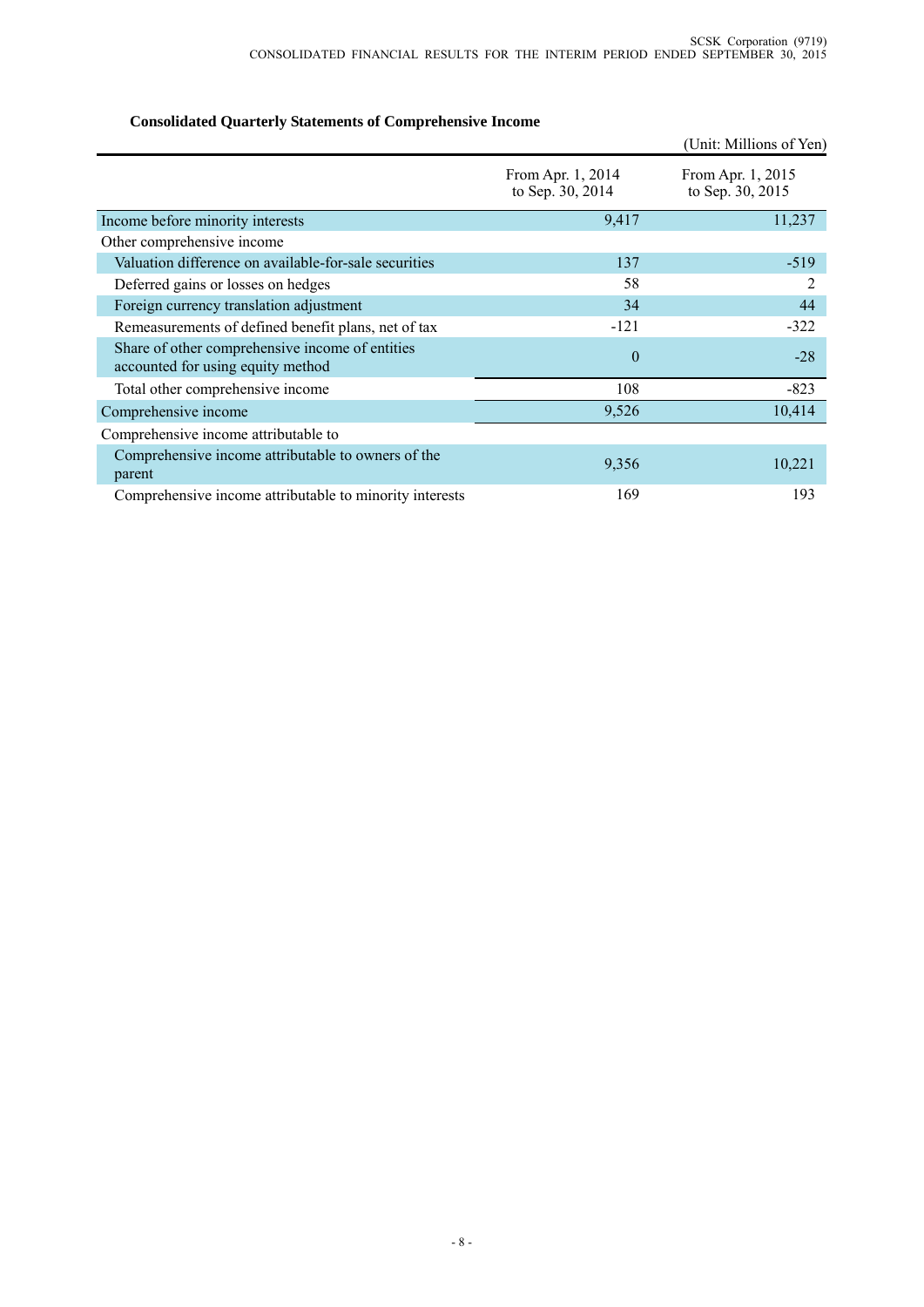## **(3) Consolidated Quarterly Statements of Cash Flows**

|                                                                         |                                       | (Unit: Millions of Yen)               |
|-------------------------------------------------------------------------|---------------------------------------|---------------------------------------|
|                                                                         | From Apr. 1, 2014<br>to Sep. 30, 2014 | From Apr. 1, 2015<br>to Sep. 30, 2015 |
| Cash flows from operating activities                                    |                                       |                                       |
| Income before income taxes and minority interests                       | 11,211                                | 14,362                                |
| Depreciation                                                            | 3,332                                 | 3,840                                 |
| Amortization of goodwill                                                | 46                                    | 41                                    |
| Increase (decrease) in allowance for doubtful accounts                  | $-10$                                 | 41                                    |
| Increase (decrease) in net defined benefit liability                    | 28                                    | 32                                    |
| Decrease (increase) in net defined benefit asset                        | $-553$                                | $-544$                                |
| Loss on retirement of non-current assets                                | 163                                   | 26                                    |
| Loss(gain) on sales of non-current assets                               | $-2$                                  | 14                                    |
| Loss (gain) on sales of investment securities                           | $-0$                                  | $-89$                                 |
| Share of (profit) loss of entities accounted for using equity<br>method | $-176$                                | $-159$                                |
| Interest and dividend income                                            | $-87$                                 | $-81$                                 |
| Interest expenses paid on loans and bonds                               | 116                                   | 99                                    |
| Loss (gain) on investments in partnership                               | $-50$                                 | $-47$                                 |
| Decrease (increase) in investment securities for sale                   | $-2,686$                              | 6,731                                 |
| Decrease (increase) in notes and accounts receivable-trade              | 8,831                                 | 9,482                                 |
| Decrease (increase) in inventories                                      | $-1,219$                              | $-2,185$                              |
| Decrease (increase) in guarantee deposits                               |                                       | $-9,725$                              |
| Increase (decrease) in notes and accounts payable-trade                 | $-4,292$                              | $-1,283$                              |
| Increase (decrease) in deposits received of prepaid cards               | 1,180                                 | 1,204                                 |
| Directors' bonus payments                                               | $-139$                                | $-171$                                |
| Other, net                                                              | $-1,770$                              | $-4,335$                              |
| Subtotal                                                                | 13,923                                | 17,251                                |
| Interest and dividends income received                                  | 165                                   | 165                                   |
| Interest expenses paid                                                  | $-116$                                | $-92$                                 |
| Compensation expenses paid                                              | $-296$                                | $-664$                                |
| Payments for move expenses                                              |                                       | $-2,508$                              |
| Income taxes (paid) refund                                              | $-2,093$                              | $-1,670$                              |
| Net cash provided by (used in) operating activities                     | 11,582                                | 12,482                                |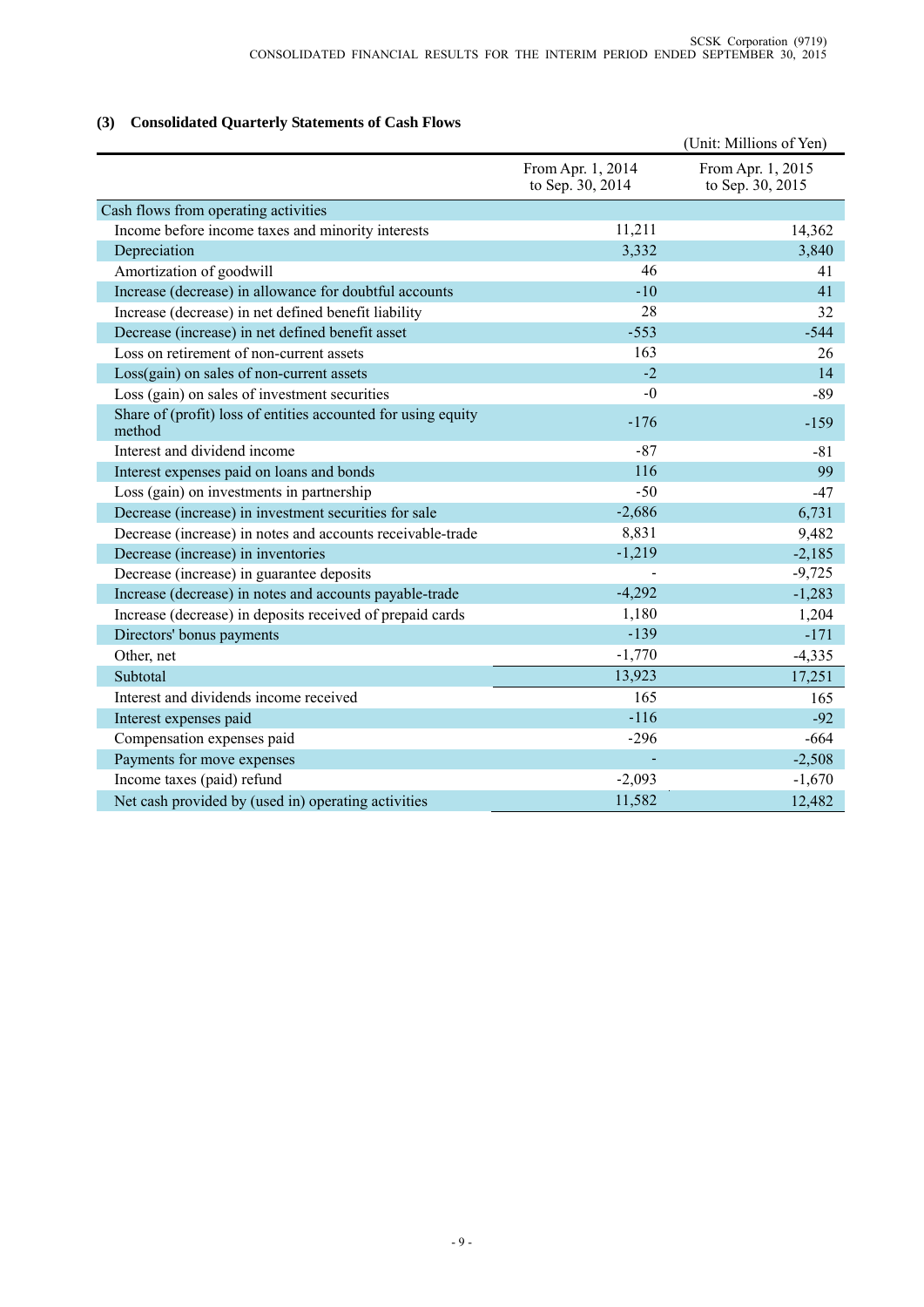| Cash flows from investing activities                                                                                      |                  |                 |
|---------------------------------------------------------------------------------------------------------------------------|------------------|-----------------|
| Payments of deposit                                                                                                       | $-325$           |                 |
| Proceeds from withdrawal deposit                                                                                          | 10,000           | 348             |
| Purchase of securities                                                                                                    | $-1,600$         | $-2,000$        |
| Proceeds from sales and redemption of securities                                                                          | 1,400            | 1,800           |
| Purchase of property, plant and equipment                                                                                 | $-5,090$         | $-4,828$        |
| Proceeds from sales of property, plant and equipment                                                                      | 9                | $7\phantom{.0}$ |
| Purchase of intangible assets                                                                                             | $-1,161$         | $-1,866$        |
| Purchase of investment securities                                                                                         | $-2$             | $-0$            |
| Proceeds from sales and redemption of investment<br>securities                                                            | $\boldsymbol{0}$ | 160             |
| Proceeds from purchase of stock of subsidiaries with<br>change of scope of consolidation                                  | 421              |                 |
| Collection of short-term loans receivable                                                                                 | $\overline{2}$   | $\overline{4}$  |
| Proceeds from withdrawal of investments in partnership                                                                    | 136              | 180             |
| Payments for lease and guarantee deposits                                                                                 | $-173$           | $-156$          |
| Proceeds from collection of lease and guarantee deposits                                                                  | 185              | 918             |
| Other, net                                                                                                                | $-127$           | 237             |
| Net cash provided by (used in) investing activities                                                                       | 3,676            | $-5,195$        |
| Cash flows from financing activities                                                                                      |                  |                 |
| Increase in short-term loans payable                                                                                      | 7,500            | 10,000          |
| Decrease in short-term loans payable                                                                                      | $-14,500$        | $-10,000$       |
| Proceeds from long-term loans payable                                                                                     | 5,000            |                 |
| Repayments of long-term loans payable                                                                                     |                  | $-10,000$       |
| Redemption of bonds                                                                                                       |                  | 10,000          |
| Repayments of lease obligations                                                                                           | $-813$           | $-371$          |
| Purchase of treasury shares                                                                                               | $-7$             | $-11$           |
| Proceeds from sales of treasury shares                                                                                    | 17               | 15              |
| Cash dividends paid                                                                                                       | $-2,079$         | $-2,600$        |
| Cash dividends paid to minority shareholders                                                                              | $-111$           | $-89$           |
| Payments from changes in ownership interests in<br>subsidiaries that do not result in change in scope of<br>consolidation |                  | $-194$          |
| Net cash provided by (used in) financing activities                                                                       | $-4,994$         | $-3,251$        |
| Effect of exchange rate change on cash and cash equivalents                                                               | 6                | 41              |
| Net increase (decrease) in cash and cash equivalents                                                                      | 10,270           | 4,076           |
| Cash and cash equivalents at beginning of period                                                                          | 59,004           | 85,713          |
| Decrease in cash and cash equivalents resulting from<br>exclusion of subsidiaries from consolidation                      |                  | $-81$           |
| Cash and cash equivalents at end of period                                                                                | 69,275           | 89,707          |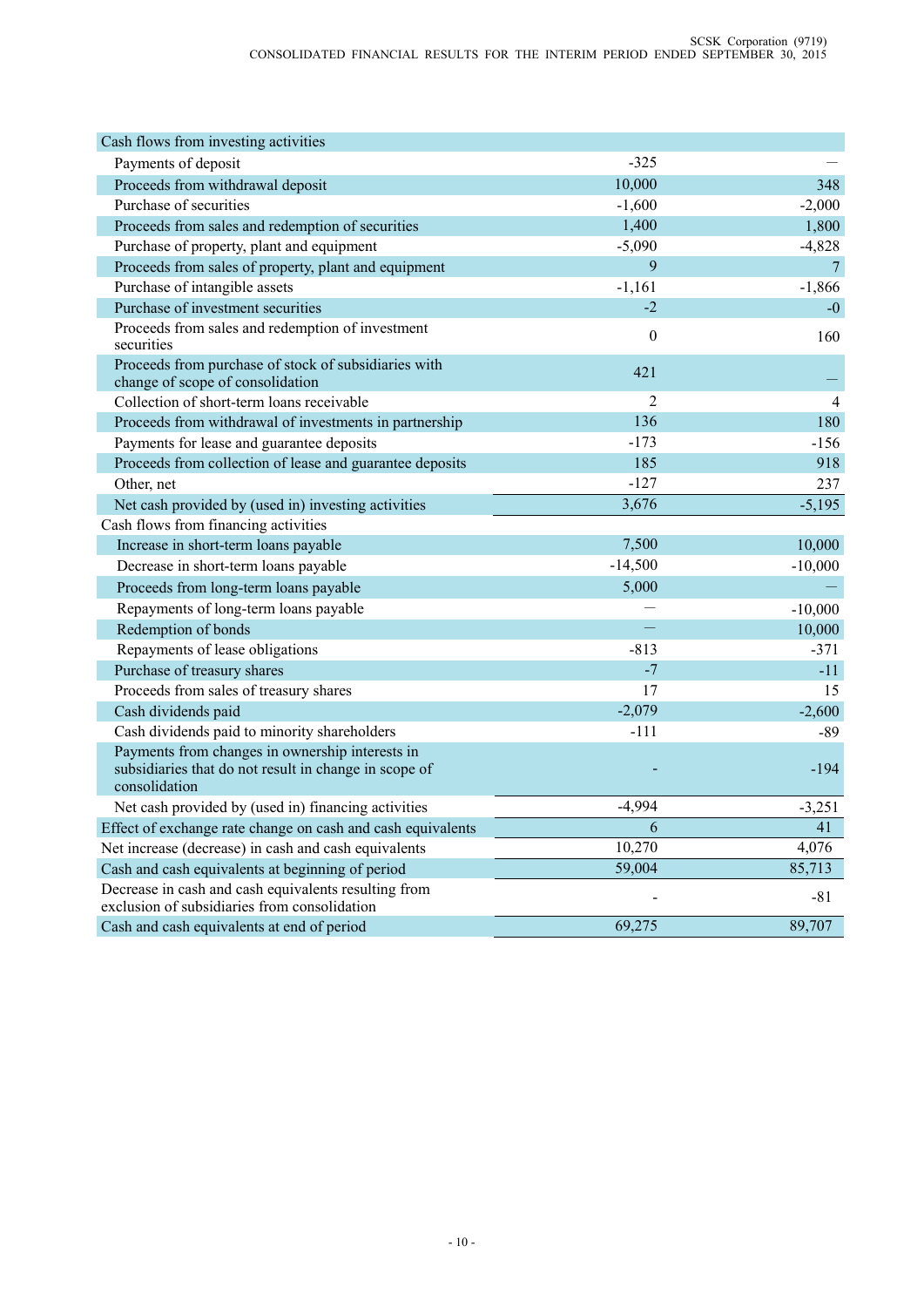## **(4) Notes regarding Consolidated Financial Results for the interim period ended September 30, 2014 (Notes regarding the Premise of a Going Concern)**

No applicable items.

### **(Notes concerning significant changes in shareholders' equity)**

No applicable items.

### **(Segment Information)**

I. Interim period of fiscal year ending March 31, 2015 (April 1, 2014 to September 30, 2014)

1) Information on Sales, Income (Loss) by Reported Segment

|                                            |                                               |                                                      |                                            |                                         |                              |                             |                                 | $\frac{1}{2}$                   |
|--------------------------------------------|-----------------------------------------------|------------------------------------------------------|--------------------------------------------|-----------------------------------------|------------------------------|-----------------------------|---------------------------------|---------------------------------|
|                                            | Manufactur-<br>ing Systems<br><b>Business</b> | Telecommuni-<br>cation<br>Systems<br><b>Business</b> | Distribution<br>Systems<br><b>Business</b> | Financial<br>Systems<br><b>Business</b> | <b>Business</b><br>Solutions | <b>Business</b><br>Services | <b>IT Platform</b><br>Solutions | Prepaid Card<br><b>Business</b> |
| <b>Sales</b>                               |                                               |                                                      |                                            |                                         |                              |                             |                                 |                                 |
| (1) Outside customers                      | 20,743                                        | 14,270                                               | 22,228                                     | 29,405                                  | 8,706                        | 16,355                      | 28,664                          | 1,773                           |
| Inter-segment sales or<br>(2)<br>transfers | 1,462                                         | 819                                                  | 3,074                                      | 328                                     | 1,593                        | 2,046                       | 4,125                           | $\mathbf{0}$                    |
| Total                                      | 22,206                                        | 15,089                                               | 25,302                                     | 29,733                                  | 10,299                       | 18,401                      | 32,789                          | 1,773                           |
| Segment income (loss)                      | 1,097                                         | 2,482                                                | 2,332                                      | 2,867                                   | $-163$                       | 956                         | 1,843                           | 211                             |

|                                            | Others | Total   | Adjustments<br>(Note 1)  | Amounts<br>Reported in the<br>Consolidated<br>Financial<br><b>Statements</b><br>(Note 2) |
|--------------------------------------------|--------|---------|--------------------------|------------------------------------------------------------------------------------------|
| <b>Sales</b>                               |        |         |                          |                                                                                          |
| (1) Outside customers                      | 378    | 142,524 | $\overline{\phantom{0}}$ | 142,524                                                                                  |
| Inter-segment sales or<br>(2)<br>transfers | 990    | 14,440  | $-14,440$                |                                                                                          |
| Total                                      | 1,368  | 156,964 | $-14,440$                | 142,524                                                                                  |
| Segment income (loss)                      | 134    | 11,762  | $-620$                   | 11,141                                                                                   |

Notes: Adjustments are as follows:

1. The adjustment loss of ¥620 million to segment income (loss) represent general corporate expenses that have not been allocated to the reported segments.

2. Segment income (loss) has been reconciled to operating income in the consolidated income statement.

(Unit: Millions of Yen)